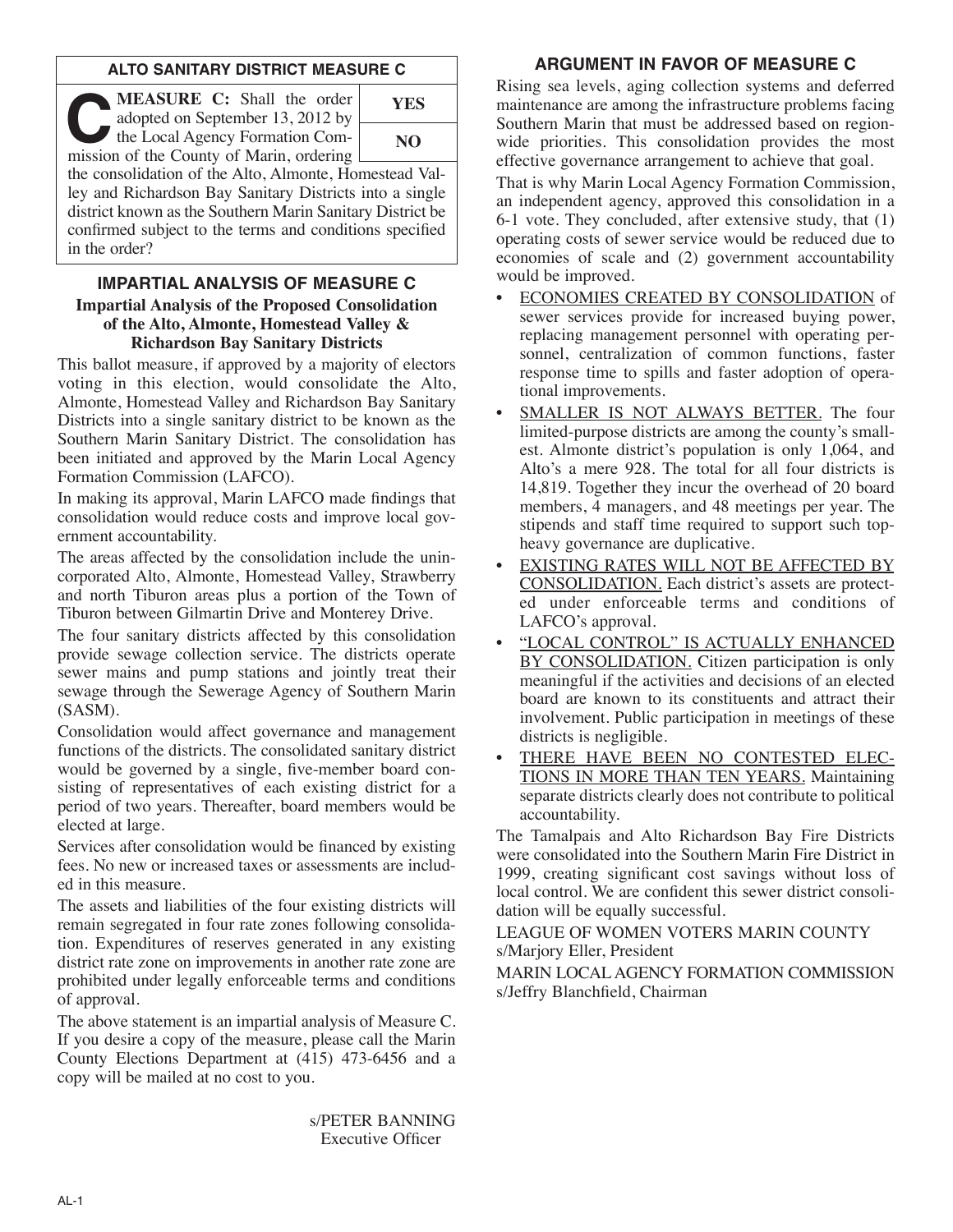### **REBUTTAL TO ARGUMENT IN FAVOR OF MEASURE C**

Life would indeed be simple if it were true that all of the problems recited by LAFCO could be solved by consolidating these four small sanitary agencies into one. LAFCO states that existing rates will not be affected by consolidation. One must ask why it is that there will be no change to rates or reserves. If consolidation is such a good idea shouldn't there be significant savings?

It has been acknowledged that these agencies are being run efficiently, with active programs to maintain and upgrade their systems. Residents know that their sewer systems are being managed by people living in their neighborhood. This is "hands-on" governance at its most fundamental level.

People attend our meetings when they have a direct interest in matters being discussed. Increasing the size of the district will NOT increase public participation, nor will attendance by Alto residents be increased by holding the meetings in a community some distance from Alto.

Whenever there is a vacancy on our Board we make every effort to interest people in standing for the position. However the job of Sanitary District Director does not appeal to many otherwise civic-minded people. Most of the citizen's boards throughout the County fill their vacancies by nomination of volunteer applicants who are subsequently confirmed by the County Board of Supervisors. Contested elections are a rarity in ALL Marin's districts.

This consolidation is not an action of good government, but simply outsiders trying to tell us how to run Alto!

Vote NO on consolidation!

s/STANLEY JAMES BRANSGROVE Director-Chair

s/ROGER GAINER Director

# **ARGUMENT AGAINST MEASURE C**

All four affected sanitary districts oppose the County LAFCO's attempt to force their consolidation. This merger would remove local control of our sanitary districts. After a transition period during which Alto will have representation, at-large elections will result in dominance of the new board by the district with the largest population – Richardson Bay. Alto's reserve funds, the sewer service assessments levied on our residents, and our system rehabilitation program will be under control of a board on which Alto has no representation.

Alto already collaborates, to save money, with Richardson Bay and the other districts whenever possible in our maintenance and rehabilitation programs. Richardson Bay doesn't want consolidation either, and has stated that under consolidation *it would be forced to add staff to perform the additional work*. The present managers of Alto, Almonte and Homestead Valley are part-time employees who work from home and receive no fringe benefits. Eliminating them would require hiring a full time employee with fringe benefits, and providing him/her with an office and miscellaneous equipment. *WHERE'S THE SAVING?*

The "saving" LAFCO cites is elimination of board stipends. Directors receive \$100.00 per meeting, for an annual cost of \$6,000.00. *Loss of accountable local control should be worth more!*

During the past fifteen years we have replaced over 3,300 feet of old clay sewers with modern high-strength plastic pipe, resulting in a dramatic reduction of sewage overflows to the point where there have been no reportable spills in the past two years. We had to raise our sewer service tax assessments to pay for this, but Alto's rate remains among the lowest in the County. We contend that funding and management of Alto's future rehabilitation projects should be controlled by residents of Alto, not by a Board of outsiders.

### **RETAIN LOCAL CONTROL! VOTE "NO" ON CONSOLIDATION!**

s/ROGER GAINER Director

s/STANLEY JAMES BRANSGROVE Director-Chair